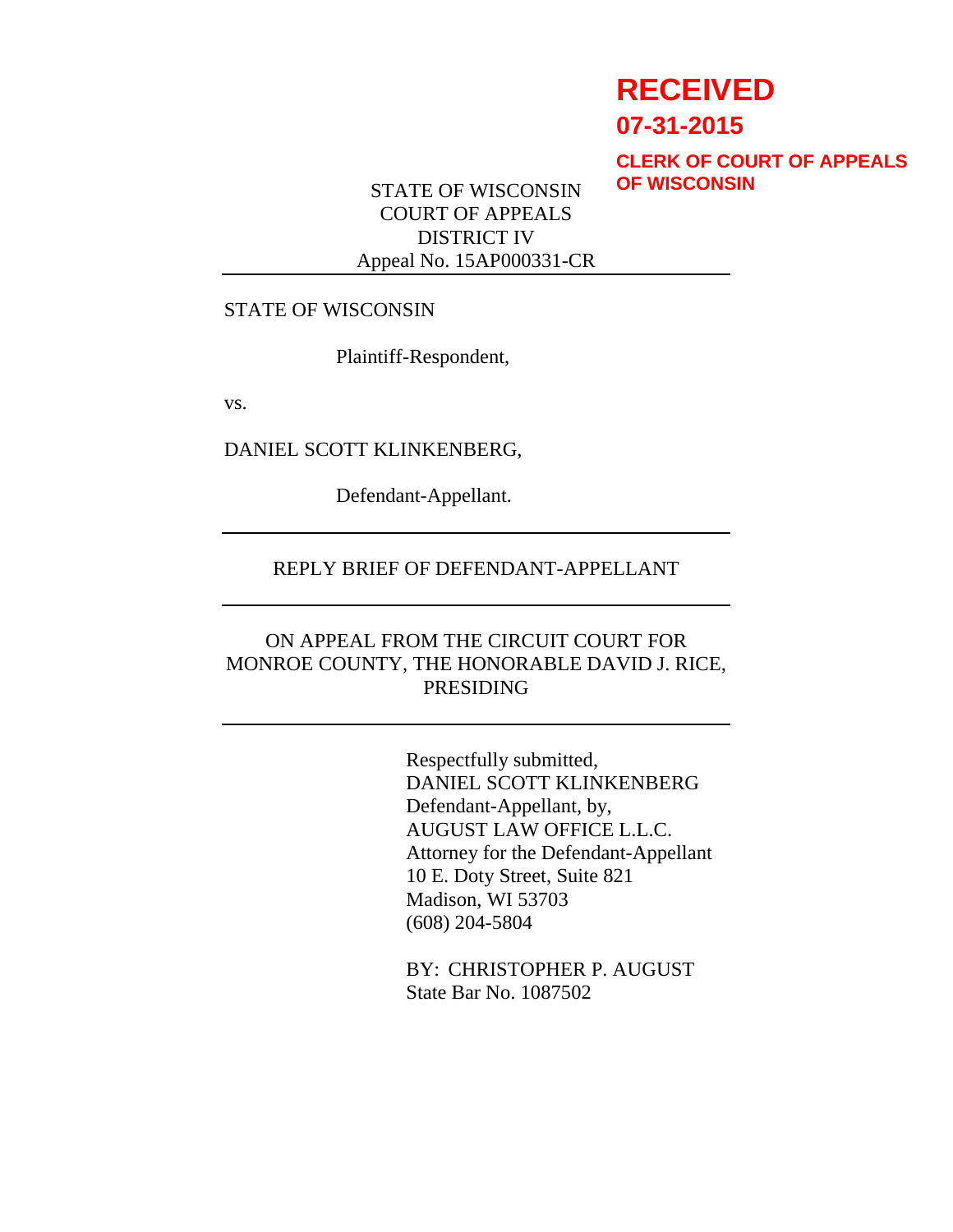# **TABLE OF CONTENTS**

| I. |                            |                                                                                                                                                                                                               |  |  |
|----|----------------------------|---------------------------------------------------------------------------------------------------------------------------------------------------------------------------------------------------------------|--|--|
|    |                            |                                                                                                                                                                                                               |  |  |
|    | $\mathbf{i}$ .             | The State's failure to address trial<br>counsel's specific instances of deficient                                                                                                                             |  |  |
|    | $\overline{\mathbf{11}}$ . |                                                                                                                                                                                                               |  |  |
|    | iii.                       | This Court should address both prongs of<br>the Strickland test and should not simply                                                                                                                         |  |  |
|    |                            |                                                                                                                                                                                                               |  |  |
|    |                            | i. The State's proffered analytical stance is<br>at odds with controlling precedent3                                                                                                                          |  |  |
|    | ii.                        | Settled case law holds that confidence is<br>undermined when the credibility of the<br>defendant is destroyed as a result of trial<br>counsel's failures, notwithstanding the<br>sufficiency of the evidence4 |  |  |
|    | iii.                       | Trial counsel's choice not to investigate<br>basis of Detective Meyers'<br>the<br>identification impinged on an issue "in                                                                                     |  |  |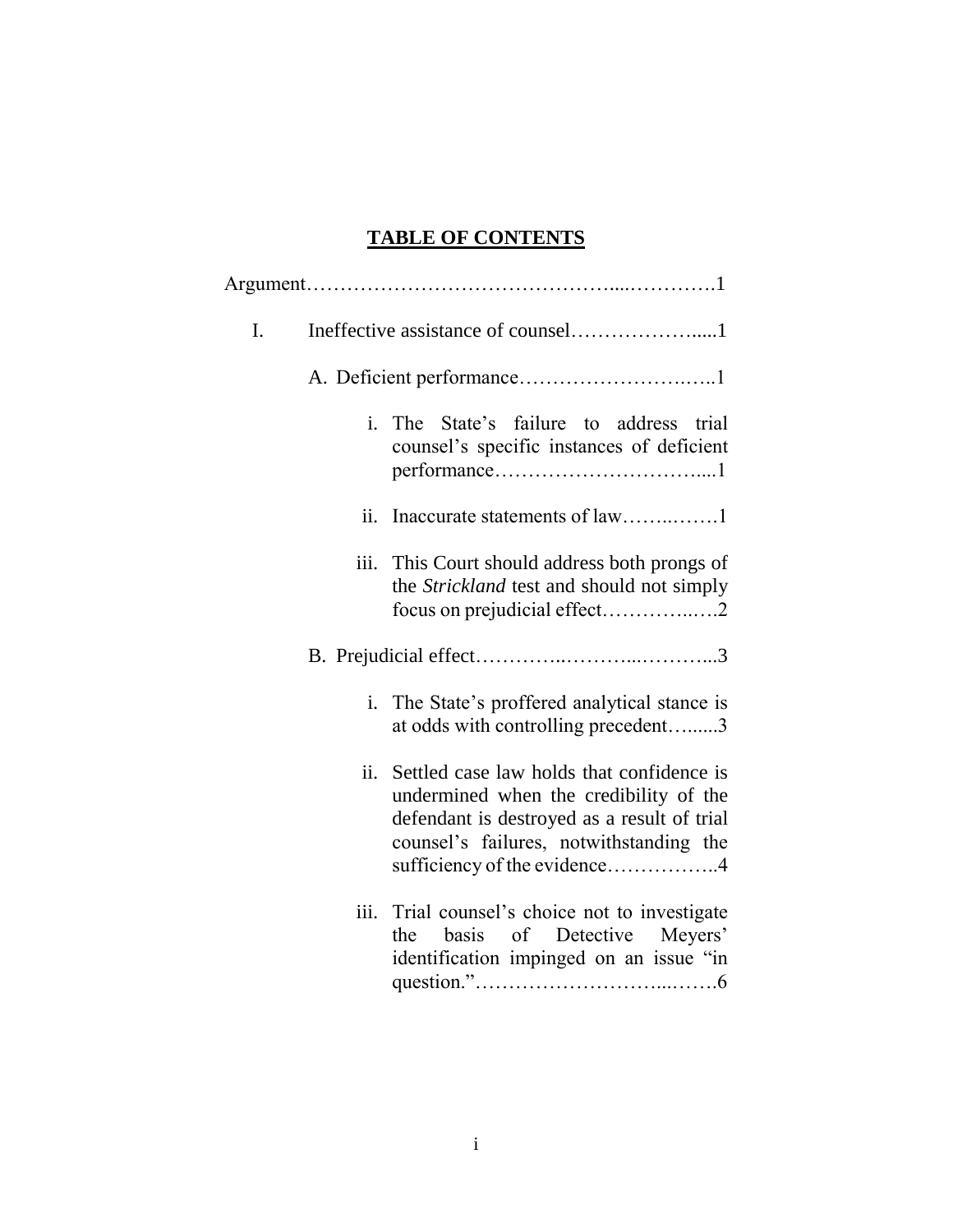| iv. Trial counsel's elicitation of damaging                                                                                       |  |  |  |
|-----------------------------------------------------------------------------------------------------------------------------------|--|--|--|
| v. The State has not meaningfully responded<br>to the claim regarding trial counsel's<br>deficient preparation of Mr. Klinkenberg |  |  |  |
| vi. The State has mischaracterized Mr.<br>Klinkenberg's argument regarding the<br>prejudicial effect of Ms. Branigan's            |  |  |  |
| П.                                                                                                                                |  |  |  |
|                                                                                                                                   |  |  |  |
|                                                                                                                                   |  |  |  |
|                                                                                                                                   |  |  |  |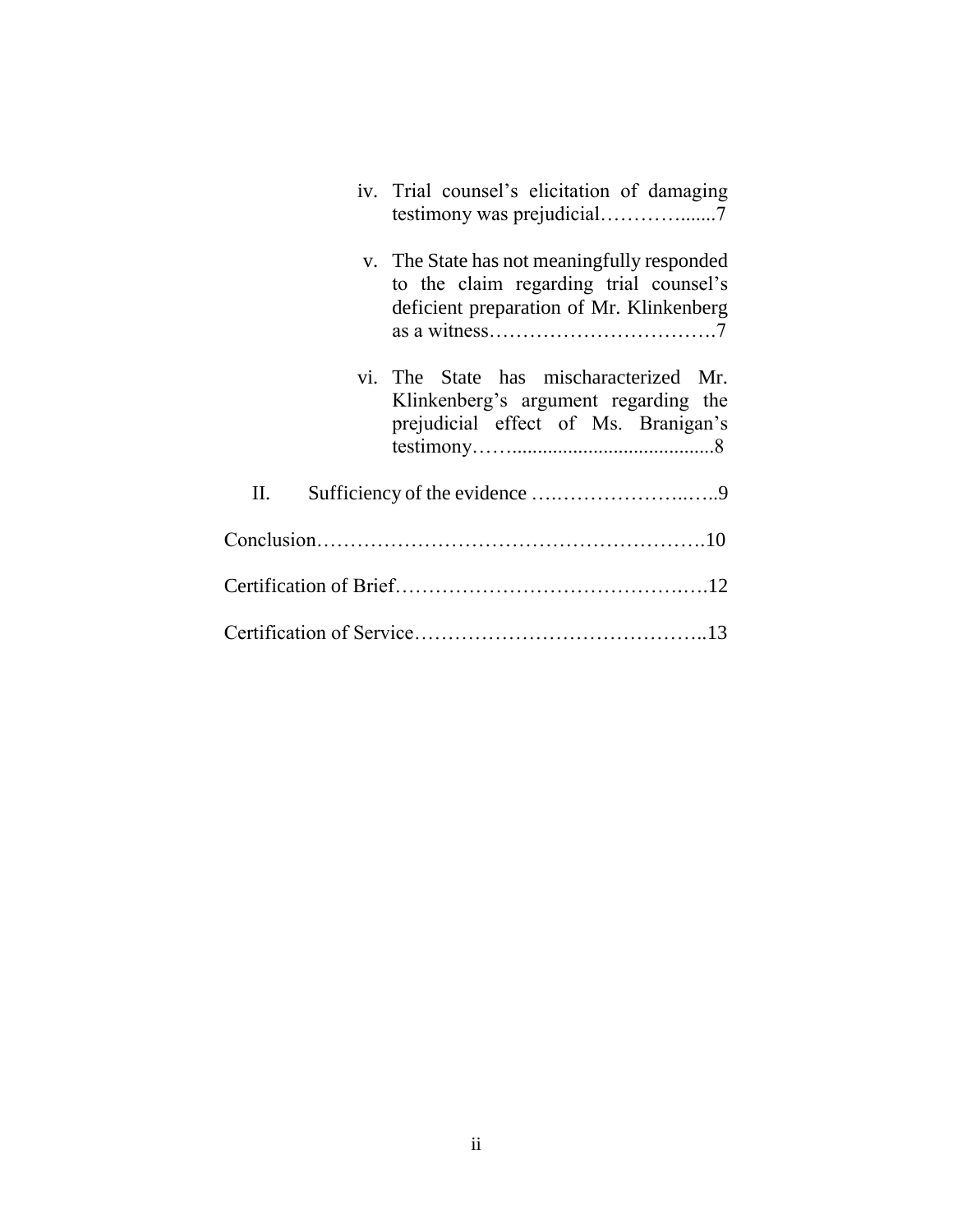## **TABLE OF AUTHORITIES**

#### **UNITED STATES SUPREME COURT CASES**

| Strickland v. Washington, |  |
|---------------------------|--|
|                           |  |

### **WISCONSIN CASES**

*Charolais Breeding Ranches v. FPC Securities,* 90 Wis.2d 97, 279 N.W.2d 493 (Ct. App. 1979).......1, 8

*State v. Dubose*, 2005 WI 126, 285 Wis.2d 143, 699 N.W.2d 582…..8-9

*State v. Pitsch*, 124 Wis.2d 628, 369 N.W.2d 711 (1985)…………..3-5

## **WISCONSIN STATUTES**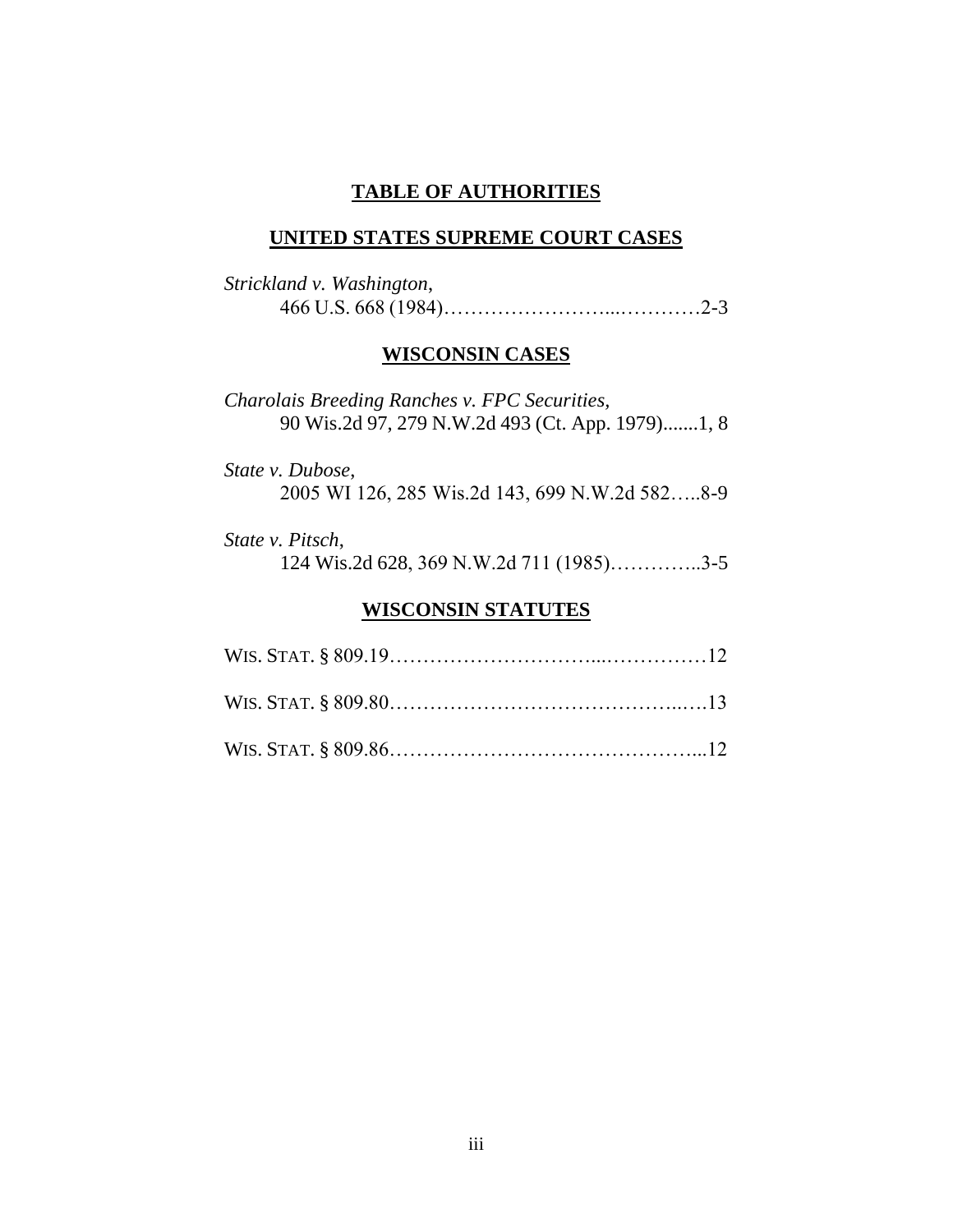#### **ARGUMENT**

#### **I. Ineffective assistance of counsel.**

#### **A. Deficient performance.**

i. The State's failure to address trial counsel's specific instances of deficient performance.

Mr. Klinkenberg's opening brief recounted four instances where trial counsel's performance fell below an objective standard of reasonableness. (*See* Opening Brief at 1- 2). The State's brief fails to meaningfully address each instance of claimed deficient performance, focusing its inquiry on the prejudicial effect of those errors. At times, the State appears to concede trial counsel's performance *was* deficient.<sup>1</sup> Because the State has failed to meaningfully address the first prong of the ineffectiveness inquiry, that issue should be conceded in Mr. Klinkenberg's favor with respect to each claimed instance of deficient performance. *See Charolais Breeding Ranches v. FPC Securities*, 90 Wis.2d 97, 109, 279 N.W.2d 493 (Ct. App. 1979).

ii. Inaccurate statements of law.

The State also fails to get the two-pronged case law right, asserting that "[t]he defendant has failed to show his trial counsel's performance was deficient because the defendant has failed to show the performance or lack of performance of his

 $<sup>1</sup>$  In fact it does so explicitly with respect to the failure to object to Officer</sup> Branigan's testimony. (State's Br. at 14).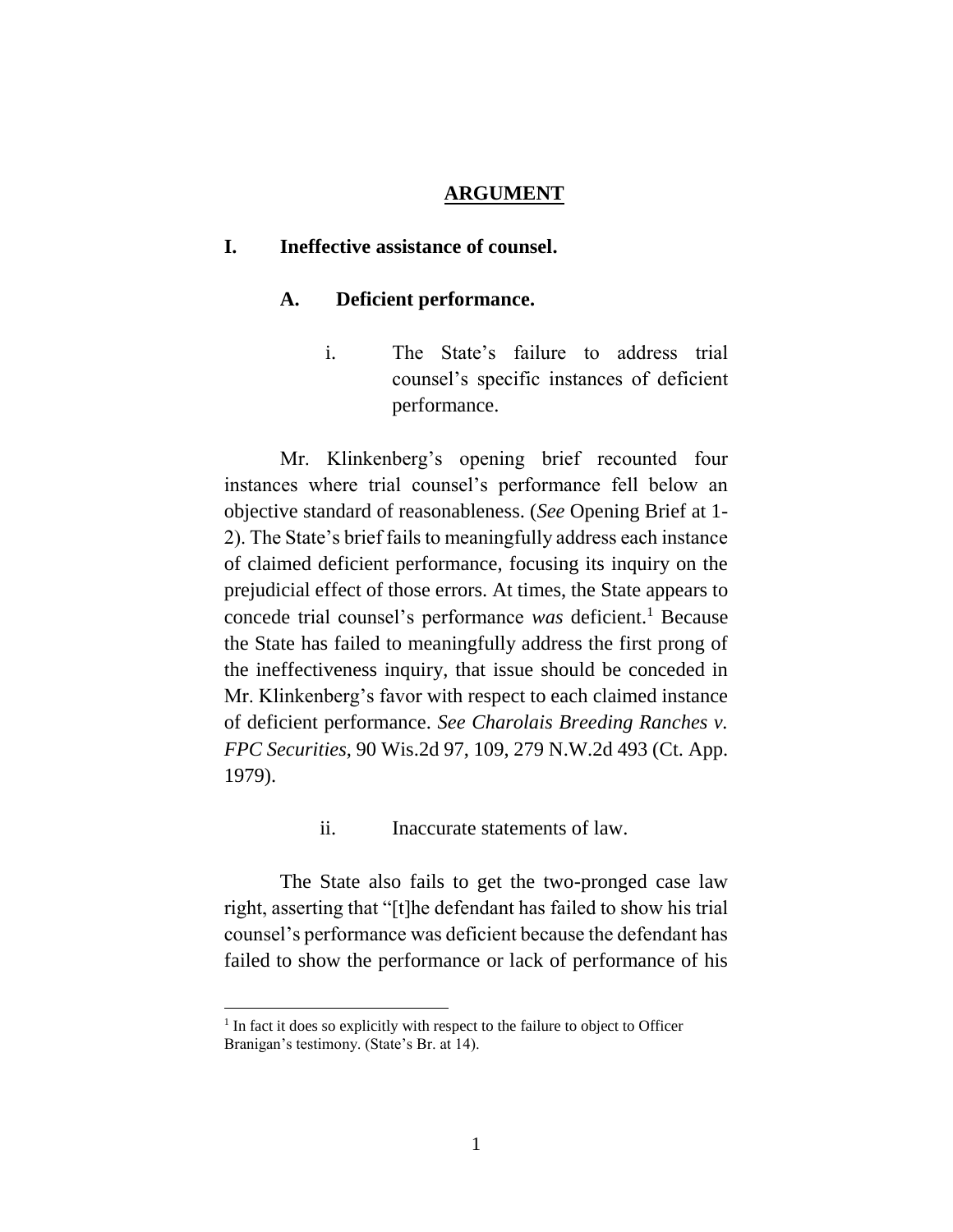trial counsel led to a breakdown in the adversarial process to such a degree that the result of the proceeding in the present case was rendered unreliable." (State's Br. at 3). Translated into plain English, the State's claim is that Mr. Klinkenberg has failed to prove deficient performance because the deficient performance was not prejudicial. Such a claim is self-evidently wrong on multiple levels.

> iii. This Court should address both prongs of the *Strickland* test and should not simply focus on prejudicial effect.

The State explicitly urges this Court to ignore deficient performance altogether and focus instead on the prejudicial effect of trial counsel's errors. (State's Br. at 4). The State is confident that because the evidence against Mr. Klinkeberg is overwhelming, it need not deal with doctrinal nuance.

Although the Court is obviously not required to make findings as to each prong, it is Mr. Klinkenberg's position that this is the better analytical and jurisprudential approach. The ineffectiveness inquiry, at its core, is about a cause and effect relationship. *See Strickland v. Washington*, 466 U.S. 668, 694 (1984). It therefore makes little sense to assess "effect" without first acknowledging, investigating, and understanding the underlying "cause." In other words, in order to consider the possibility of a different outcome, the Court first needs to understand trial counsel's role in producing the original, disputed result. Often, claimed instances of deficient performance will reveal fault lines in the case which are not disclosed by a bare reading of those facts superficially unfavorable to the defendant. This is certainly the case here.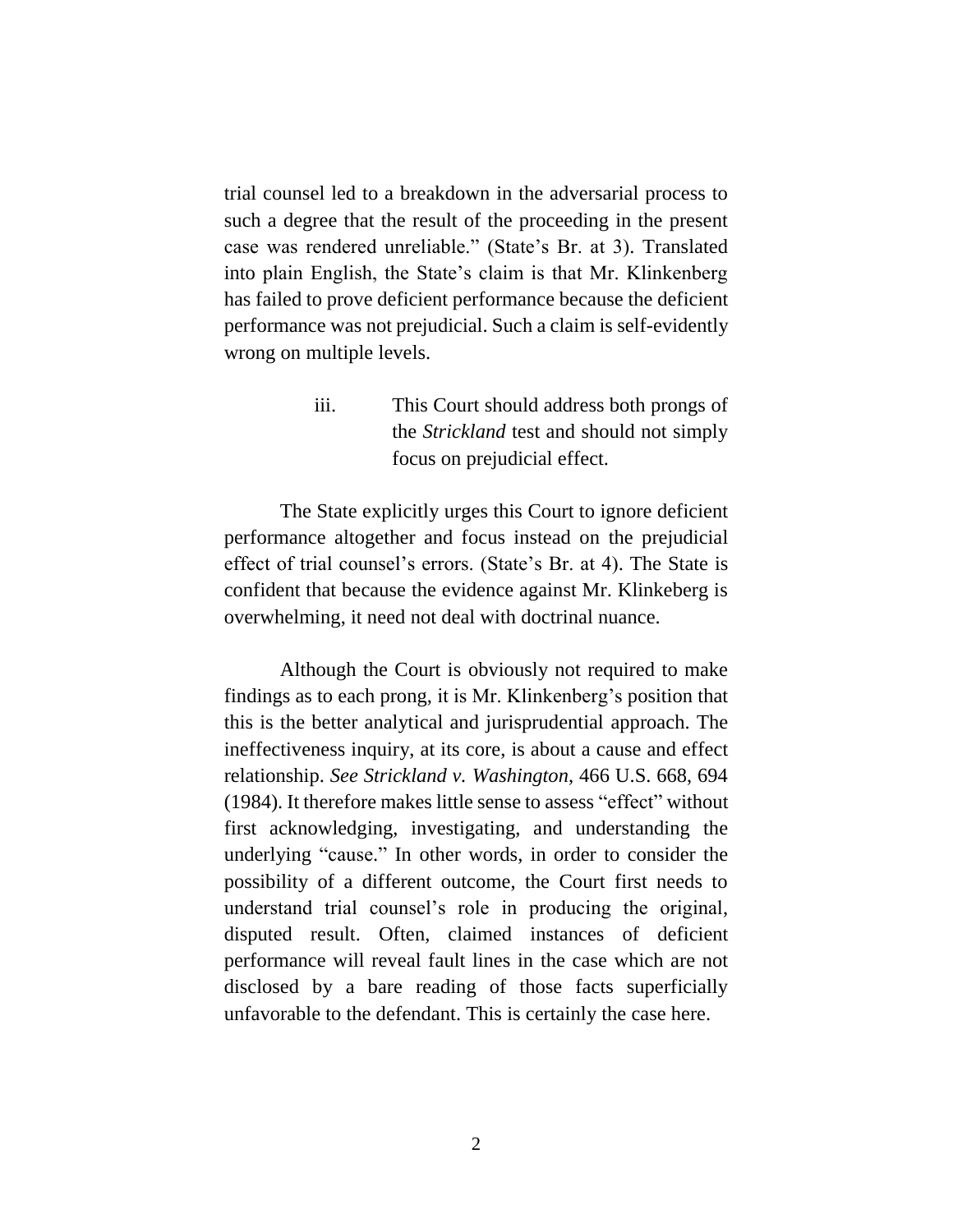Examining trial counsel's errors in light of the points and authorities raised in the opening brief, Mr. Klinkenberg is confident that this Court can reasonably conclude that trial counsel's performance fell below an objective standard of reasonableness. Prong one of the ineffectiveness inquiry, with respect to each claimed error, has therefore been fully satisfied.

#### **B. Prejudicial effect.**

Essentially, the State is of the opinion that an inquiry into trial counsel's ineffectiveness can be neatly dealt with by taking a backwards-looking approach emphasizing Mr. Klinkenberg's alleged guilt. However, the ineffectiveness inquiry is clearly distinct from a sufficiency of the evidence analysis. <sup>2</sup> *See State v. Pitsch*, 124 Wis.2d 628, 645-46, 369 N.W.2d 711 (1985). What matters is whether trial counsel's errors undermine the confidence this Court has in an otherwise valid result. *See Id*.; *Strickland v. Washington*, 466 U.S. 668, 694. Throughout its brief, the State conflates whether or not a breakdown in the adversarial process occurred with the results of that process. This is problematic because it ignores the basic reality that a superficially valid result can be (and, in cases of ineffective assistance of counsel, often is) obtained as a result of a transparently unfair process. Reversal will result if it can

i. The State's proffered analytical stance is at odds with controlling precedent.

<sup>&</sup>lt;sup>2</sup> It would appear that the opening brief cites to two Supreme Court opinions concerning the assessment of prejudicial effect of a constitutional error generally. (*See* Opening Brief at 32). However, upon closer review it would appear that the brief misleadingly, albeit unintentionally, directly cites to these cases with respect to ineffectiveness *specifically*. A *see* cite with an explanatory parenthetical would have been the correct choice. Undersigned counsel respectfully apologizes for the error.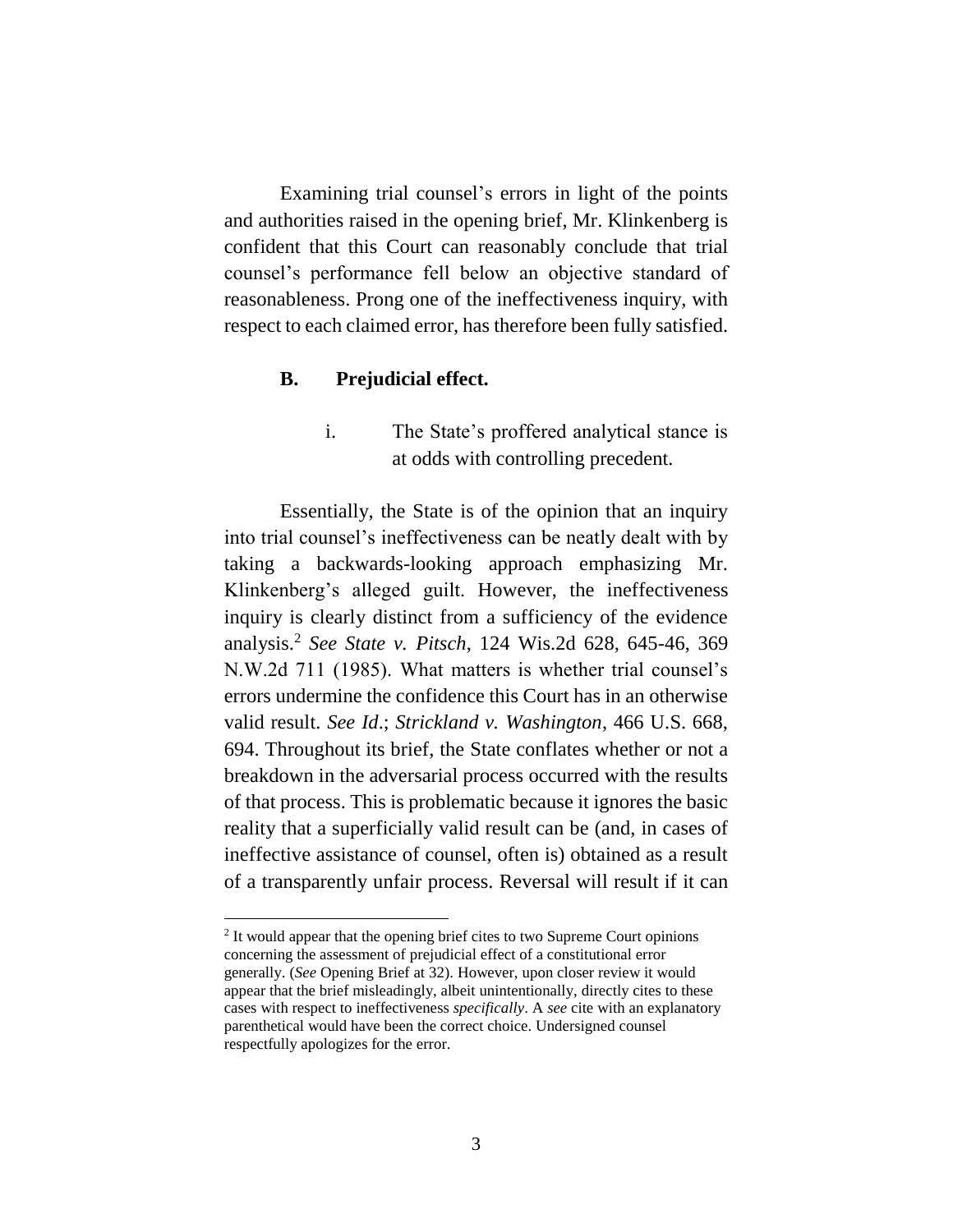be shown that a fair process (i.e. a process in which the defendant's lawyer satisfied basic constitutional standards) may have led to a different result. That standard is satisfied here.

> ii. Settled case law holds that confidence is undermined when the credibility of the defendant is destroyed as a result of trial counsel's failures, notwithstanding the sufficiency of the evidence.

The State claims above all that Mr. Klinkenberg was not prejudiced by his attorney's ineffectiveness because of the strength of the video evidence. (State's Br. at 6). It further asserts that because his credibility was not important to the case, it did not matter whether that credibility was damaged. *Id.* Both of these statements are inaccurate.

The ineffectiveness inquiry focuses on this Court's confidence in the ensuing result. Even if this Court views the video and forms a belief that it is Mr. Klinkenberg captured therein, it is still possible to doubt the legitimacy of the underlying conviction. In fact, this is in accord with the result reached by the Wisconsin Supreme Court in *Pitsch.* In that case, the Court held that the destruction of the defendant's credibility which resulted from trial counsel's deficient performance "infected the trial." *Pitsch*, 124 Wis.2d at 645. That failure constituted a "breakdown in the adversarial process" and thereby undermined the Court's confidence in the ensuing result. *Id*. That conclusion was separate and distinct from the Court's observation that the evidence was otherwise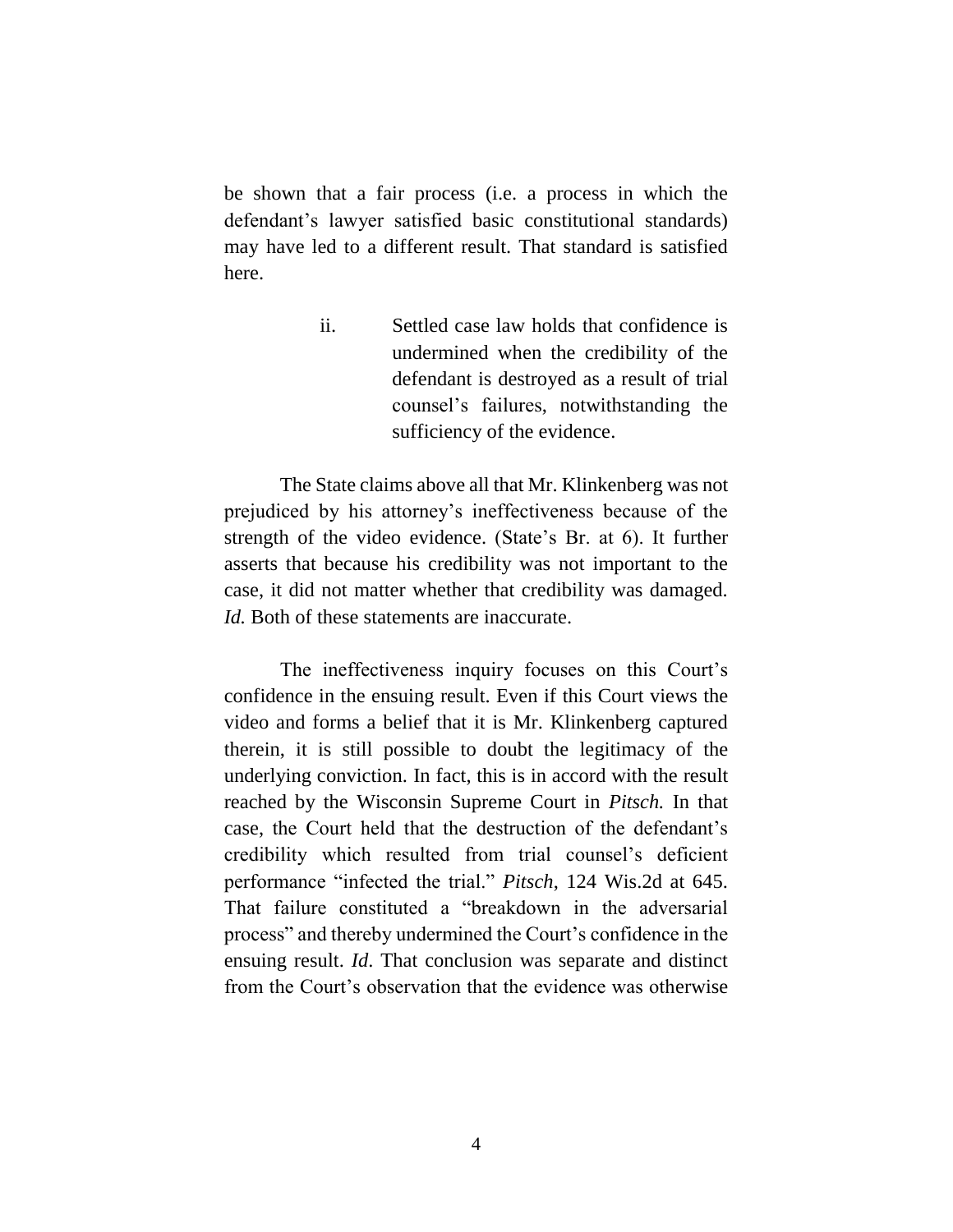sufficient to support a conviction.<sup>3</sup> *Pitsch*, 124 Wis.2d at 645- 46..

In this case, Mr. Klinkenberg asserted his innocence and took the stand to personally testify that he was not the person captured on film. While the State is confident that it was Mr. Klinkenberg on the video, this does not mean Mr. Klinkenberg's adamant declamations to the contrary were ipso facto absurd and unreasonable and that his credibility was therefore incapable of being damaged by trial counsel's errors. 4 After all, mistaken identifications resulting from videotaped evidence, while rare, may still happen. Accepting that basic principle, Mr. Klinkenberg's urge to testify is actually quite understandable, the classic cri de coeur of the wrongfully accused: I know what this looks like but *please*, you must believe me—it was not me. Faced with an appeal of this sort, Mr. Klinkenberg's credibility was of the utmost importance. If any member of the jury was sufficiently discomfited by the lack of fit between these two pieces of evidence—an alleged video identification and an adamant denial from the defendant—that is a reasonable doubt. Such a possibility is erased when that passionate appeal is undercut by the kind of credibility-busting at issue here.

Or consider an alternative line of argument: What if a

<sup>3</sup> And, as Mr. Klinkenberg has argued, the evidence in this case was clearly not sufficient.

<sup>&</sup>lt;sup>4</sup> Mr. Klinkenberg is also of the opinion, more fully fleshed out in the opening brief, that a defendant's credibility is always at issue and does not cease being an issue simply because of other facts and circumstances in the trial. After all, the criminal defendant, by proceeding to trial, is communicating a simple message to the jury: I did not do this. While the burden is not technically on the criminal defendant in our system of justice, most experienced criminal litigators would agree that the jury's verdict hinges on whether or not that implicit declaration is believed.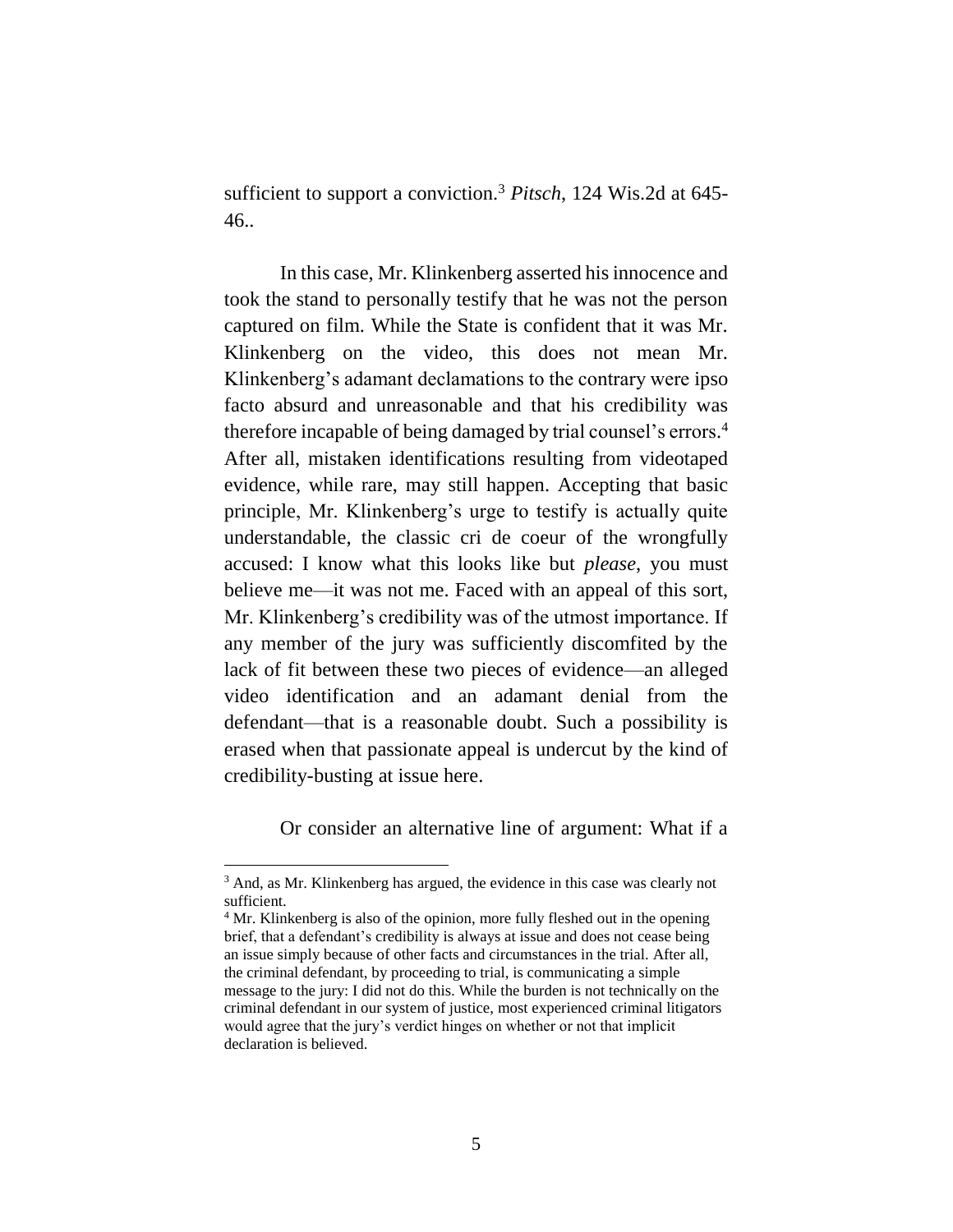juror was skeptical or on the fence regarding the case for any of the myriad reasons stated in the opening brief (including the lack of evidence that Mr. Klinkenberg actually took and carried away anything)? If it is at all possible that their opinion was shifted at the last moment by what is essentially propensity evidence—Mr. Klinkenberg's prior criminal contacts—and the apparent (although explainable) contradictions in his trial testimony, that too constitutes a breakdown in the adversarial process that should undermine this Court's confidence in the outcome. A broad reading of *Pitsch* supports the conclusion that the ineffectiveness inquiry is predominantly concerned with *how* a conviction is obtained. Having the defendant be convicted on the basis of otherwise inadmissible character evidence contravenes basic principles of fairness and undermines our confidence in a "valid" result. The possibility that a vote of guilt was swayed by an attack on the defendant's credibility, notwithstanding the relative strength of other evidence in the case, is simply unacceptable in a fair adversarial system. Because there is a possibility that this occurred in this instance, reversal should result under such circumstances.

> iii. Trial counsel's choice not to investigate Detective Meyers' identification impinged on an issue "in question."

The State presented evidence from Detective Mark Meyers that Mr. Klinkenberg was the individual on the videotape. Yet, bizarrely, the State claims that identification had nothing to do with any issues at play in the case. (State's Br. at 10). This is flat-out wrong. As was argued in the opening brief, Det. Meyers' identification was a central piece of evidence in the case. Trial counsel had a duty to investigate the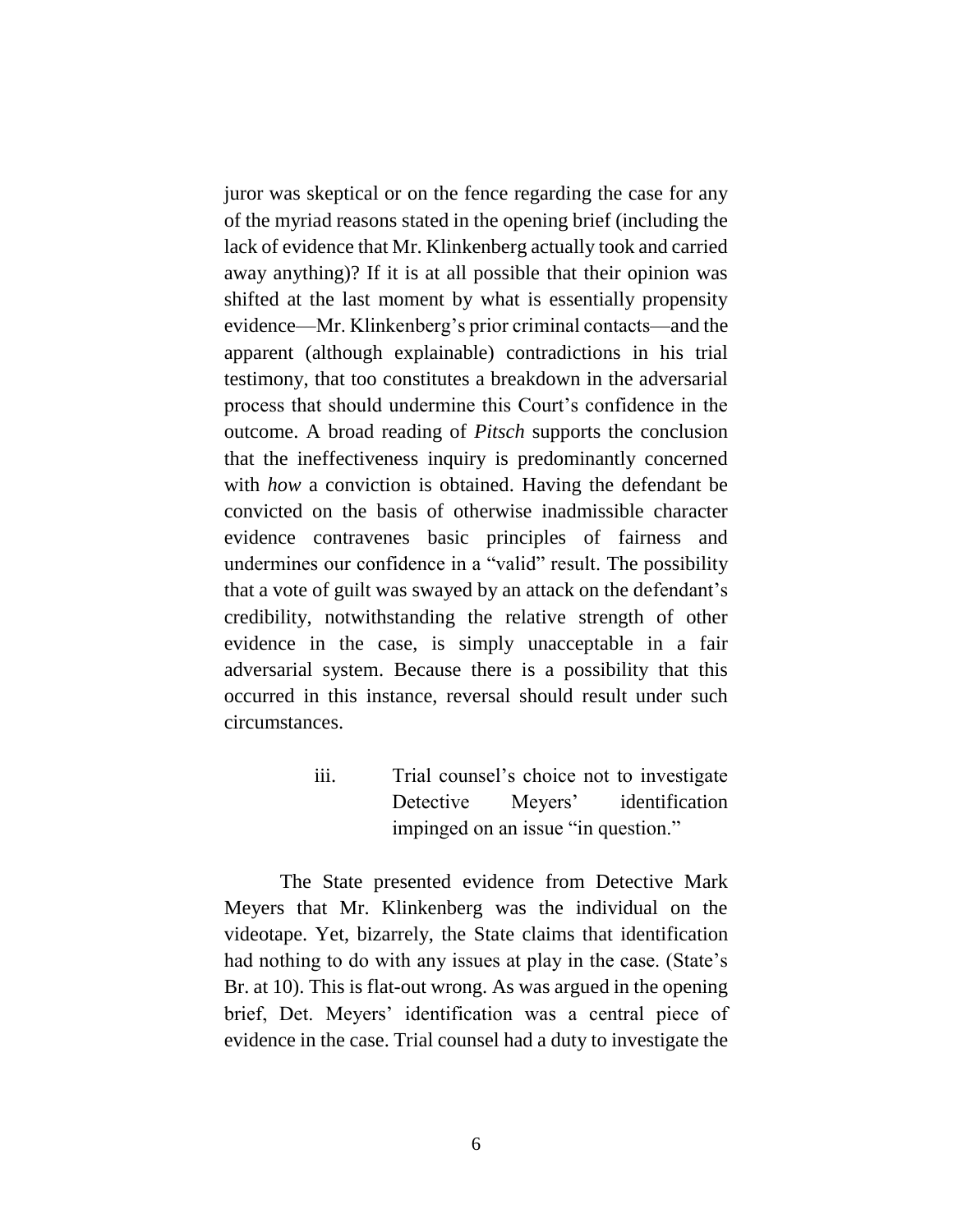basis of that investigation. Det. Meyers' identification was also a central issue *for the defendant* and played a critical role in his decision making process. That identification is at the root of many subsequent acts or omissions on the part of trial counsel which are highlighted in the opening brief.

Not for the first time, the State backs up its argument with the supposition that *nothing else* in the case mattered because of its all-important videotape.<sup>5</sup> This argument cannot be taken seriously. Would the State excuse any and all hypothetical errors, even the most egregious ones, simply because they had a few minutes of videotape? It appears the answer is yes, which suggests a deep-seated misunderstanding of the legal concepts at play.

> iv. Trial counsel's elicitation of damaging testimony was prejudicial.

The State gives short shrift to this issue, lumping it in with the failure to investigate. Because it received light treatment in the State's brief, Mr. Klinkenberg believes the issue can be fairly assessed based on those arguments and authorities already raised.

> v. The State has not meaningfully responded to the claim regarding trial counsel's deficient preparation of Mr. Klinkenberg as a witness.

The State does not meaningfully respond to Mr.

<sup>&</sup>lt;sup>5</sup> A videotape which does not show Mr. Klinkenberg taking and carrying away a single thing.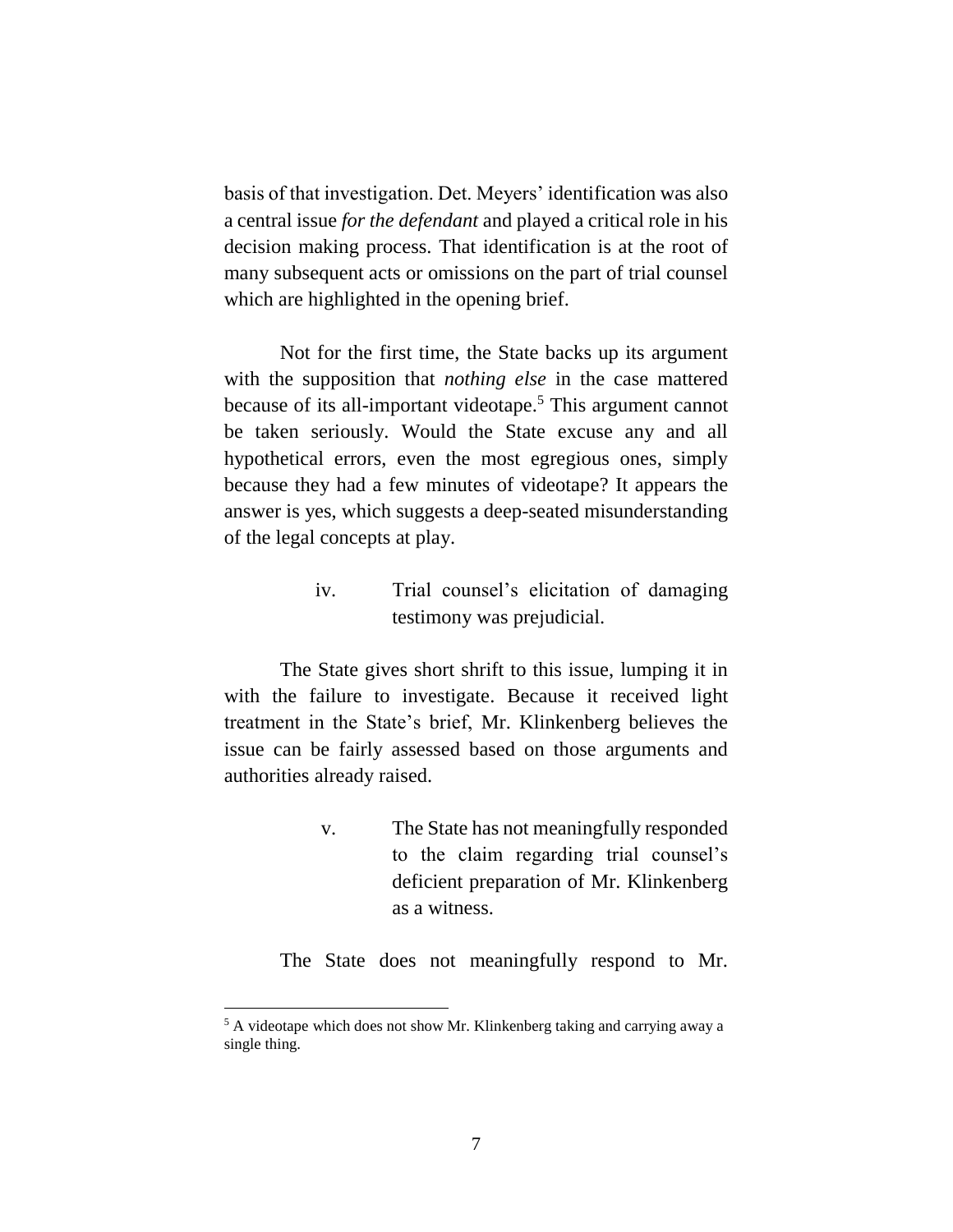Klinkenberg's claim that trial counsel failed by not adequately preparing his client to testify. Any argument that does exist can be reduced to a series of misleading asides, like the assertion that the claimed error is one of insufficient witness "coaching." (State's Br. at 8). Because the State has not meaningfully addressed this issue in its response, the issue should be conceded in Mr. Klinkenberg's favor. *See Charolais Breeding Ranches*, 90 Wis.2d at 109.

> vi. The State has mischaracterized Mr. Klinkenberg's argument regarding the prejudicial effect of Officer Branigan's identification.

The State asserts that failure to object to Officer Branigan's testimony was not prejudicial and reduces Mr. Klinkenberg position to an argument that the evidence was "cumulative." (State's Br. at 15). While that was a claimed issue with the evidence, the reductive treatment does not address Mr. Klinkenberg's substantive argument regarding prejudicial effect. That is, speculating about how the evidence could have been ordered differently, as the State does, fails to account for the specific nature of Mr. Klinkenberg's claim. Certainly, if the evidence had been ordered differently, as the State suggests, there may have been no prejudicial effect. However, taking the evidence as it *was* presented, trial counsel's error led to a unique prejudicial effect as it caused the jury to be told, by an authority figure, what the evidence was before they themselves were allowed to make their own identification. In the eyewitness context, it is well-settled that such identifications are inherently suspect. *See State v. Dubose*, 2005 WI 126, ¶ 35, 285 Wis.2d 143, 699 N.W.2d 582 (discussing sources of suggestiveness with respect to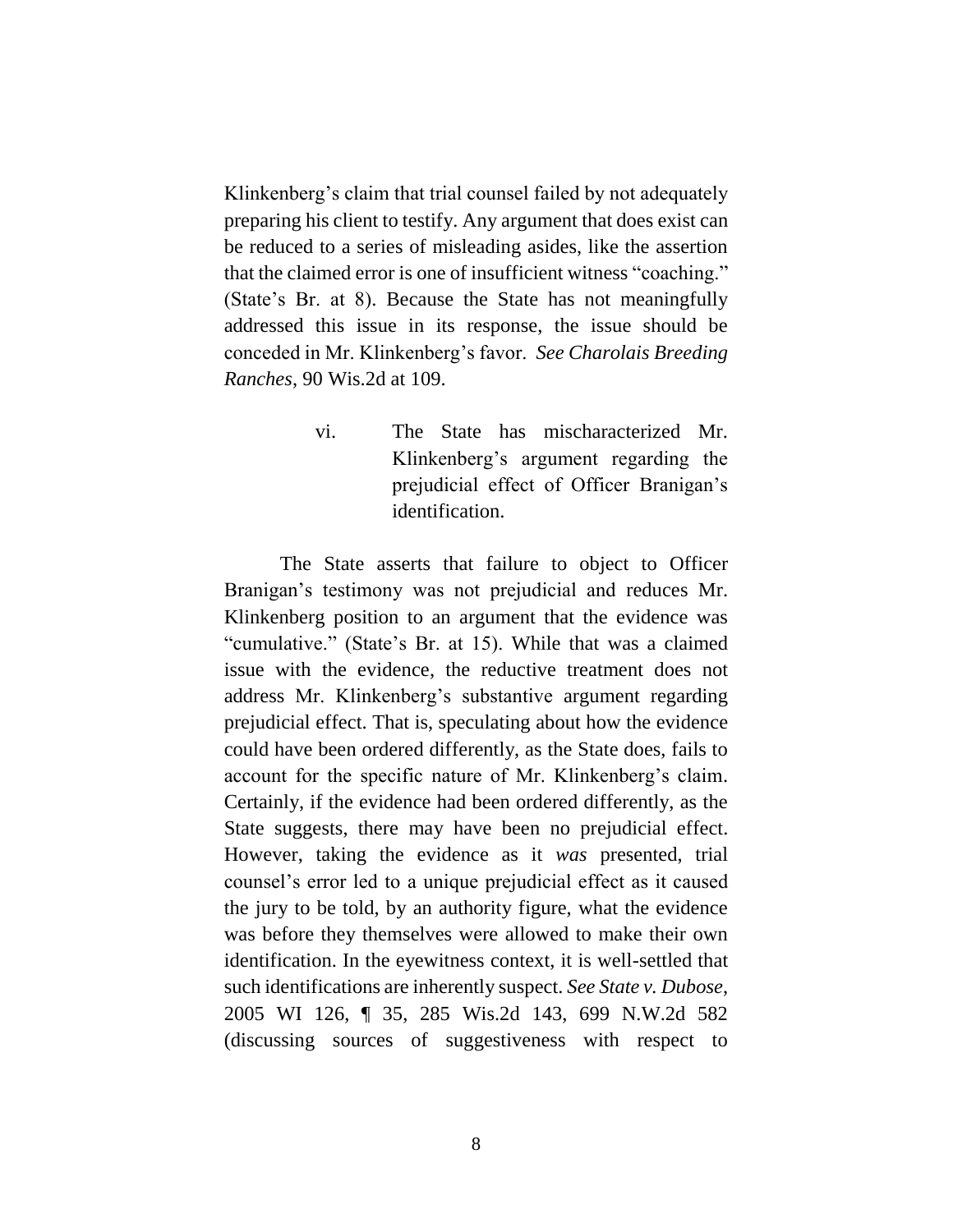eyewitness identifications).

It is Mr. Klinkenberg's position that the way the evidence was presented undermines confidence because the resulting jury identification (assuming, that the jury did conclude and base its verdict on a definitive conclusion that it was Mr. Klinkenberg on the video, which is not at all apparent from the record as juror deliberations are ipso facto unavailable for scrutiny) is tainted by the way that evidence was presented to them. Simply put, the Court cannot have confidence, in light of the social science quoted, that the jury reached their conclusion in a fashion that was freed from destructive cognitive biases. For that reason, reversal should result.

#### **II. Sufficiency of the evidence.**

Mr. Klinkenberg has attacked the sufficiency of the evidence with respect to one specific element, the taking and carrying away of property. Because the video in question does not actually show Mr. Klinkenberg taking and carrying away property, Mr. Klinkenberg has therefore attacked the alleged circumstantial evidence in this case.

The State avers that none of the issues raised by Mr. Klinkenberg are in and of themselves elements of theft. (State's Br. at 19). That is correct. Rather, they are means of circumstantially proving the element at issue. Proof that Mr. Klinkenberg pawned the laptop, that an item was discovered missing immediately after he left the store, or that there was a gap in the store's inventory may circumstantially prove a theft. No such evidence is present here.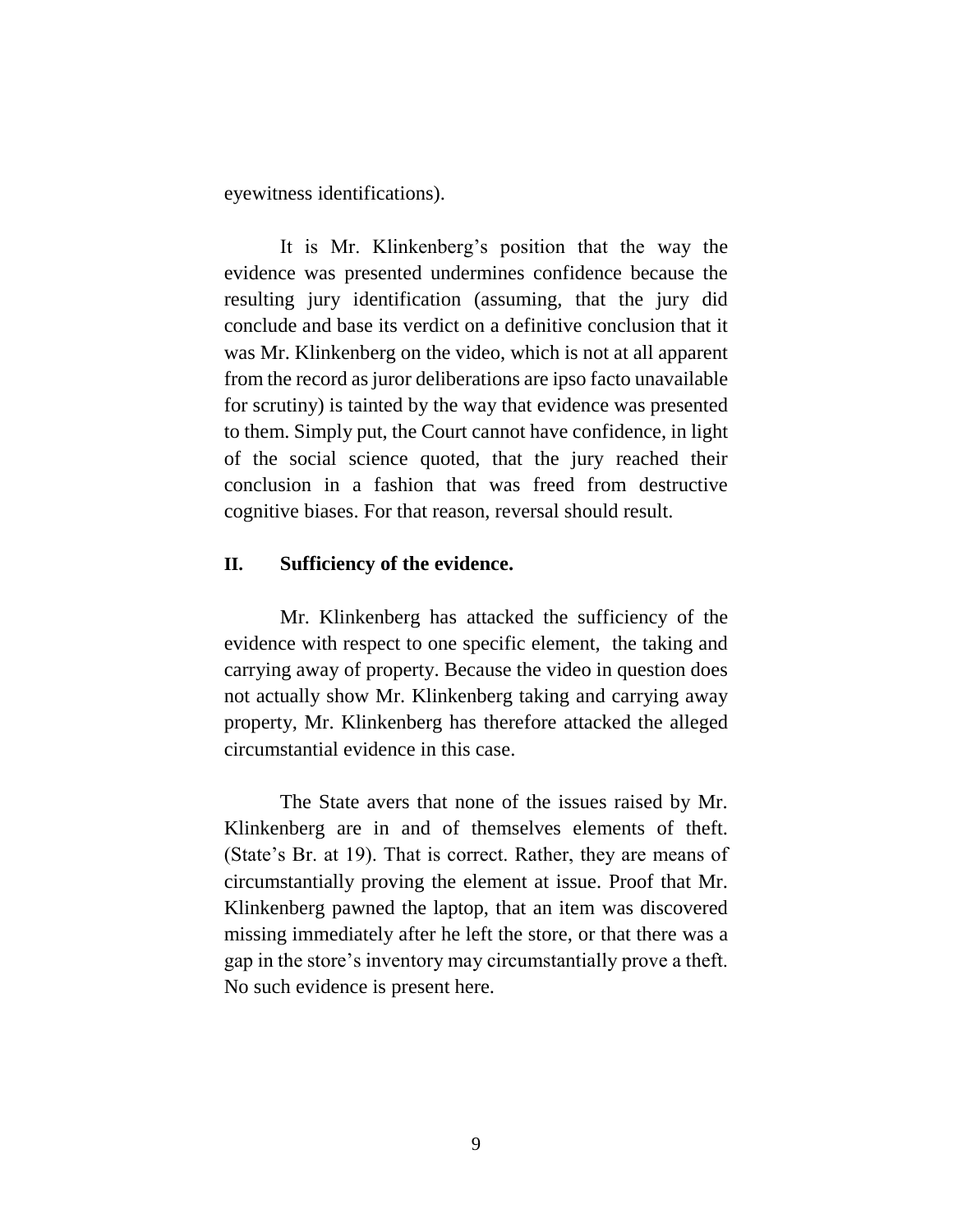The State has not meaningfully addressed the central issue and fails to grasp the specific nature of Mr. Klinkenberg's argument regarding insufficiency of the evidence. The State takes Mr. Klinkenberg's guilt for granted and does not meaningfully explain why the evidence, taken in a light most favorable to them, supports the jury's verdict. Instead, they assert that the evidence is sufficient apparently because Ms. Magnus says so. (State's Br. at 19).

The State's evidence, summarized on page 19 of their brief, is just not enough, to prove a "taking and carrying away" beyond a reasonable doubt. For that reason, the underlying jury verdict should be vacated by this Court.

#### **CONCLUSION**

Trial counsel's performance was constitutionally deficient and, when the effect of those errors is measured in the aggregate, his deficient performance prejudiced Mr. Klinkenberg. In addition, the evidence was insufficient to convict him of "taking and carrying away" property. For that reason, the trial court was also "clearly wrong" to deny a defense challenge to the evidence during the trial.

Dated this  $\frac{2k}{2}$  day of  $\frac{1}{2015}$ .

Respectfully submitted,

**Mr. Daniel Klinkenberg** *Defendant-Appellant*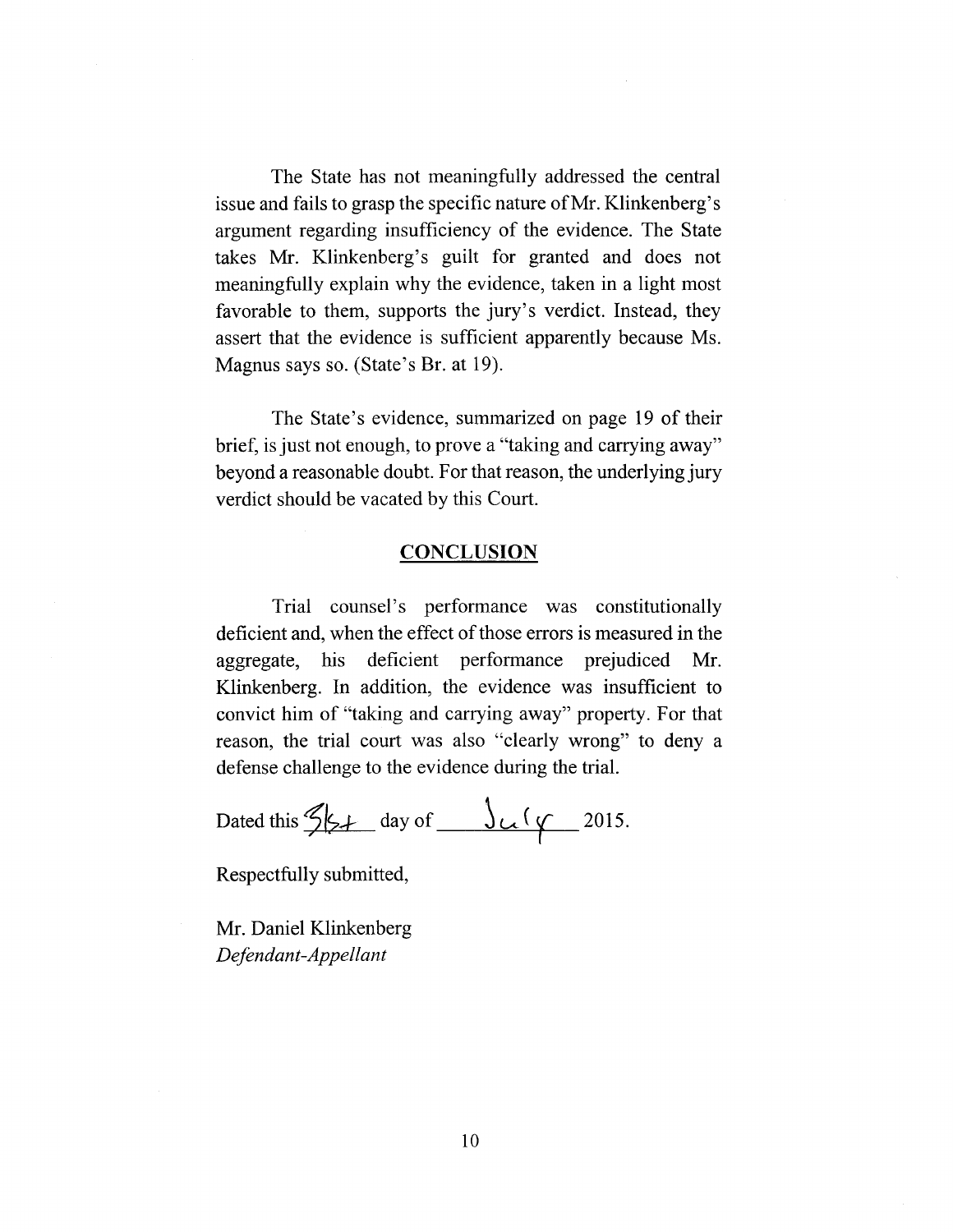$\sqrt{2}$ 

Attorney Christopher P. August *Counselfor Defendant-Appellant* **SBN:** 1087502 10 E. Doty St. #821 Madison, WI 53703 (608) 204-5804 augustlawofficellc@gmail.com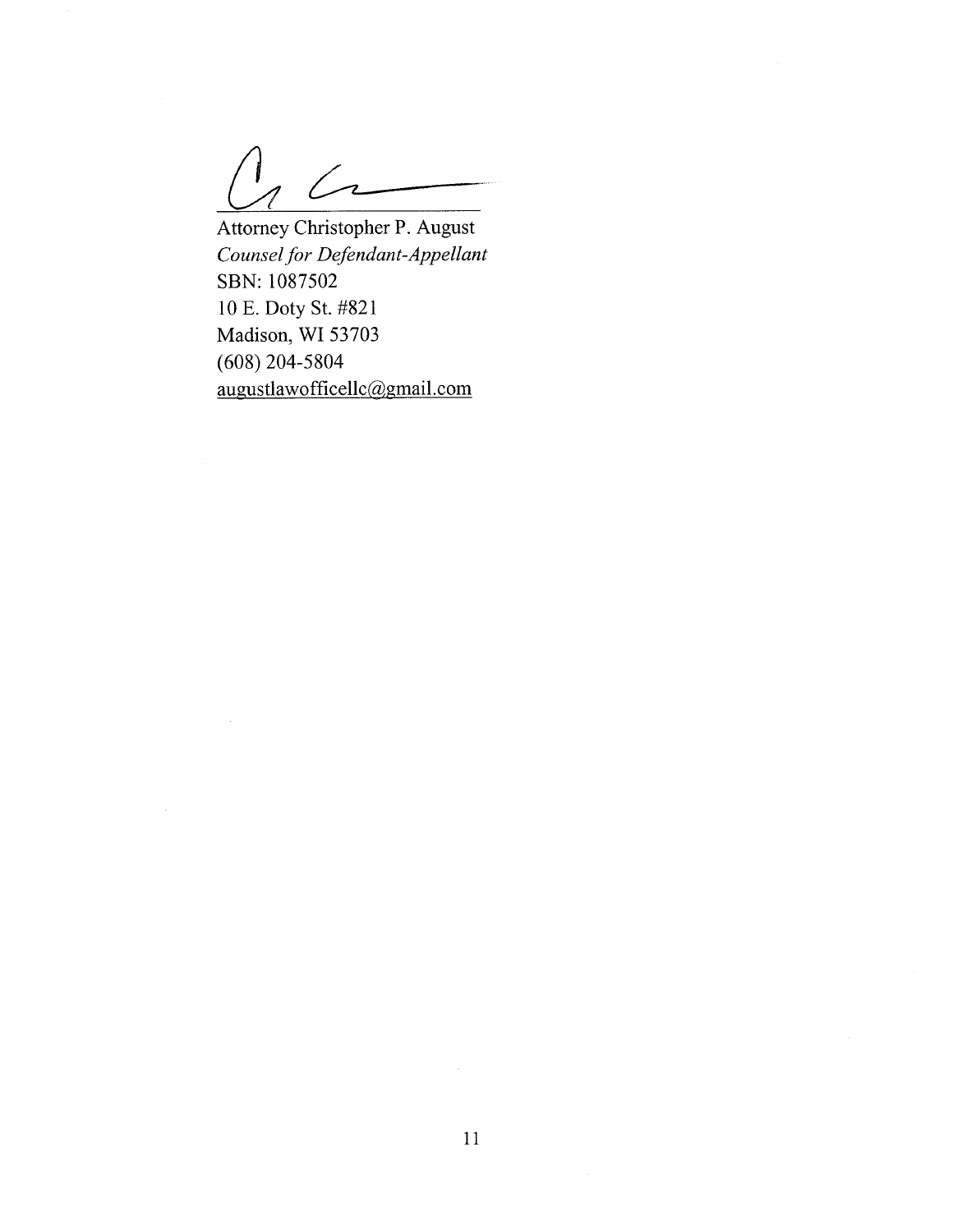#### **CERTIFICATION OF BRIEF**

I certify that this brief conforms to the rules contained in WIS. STAT. sections 809.19(8)(b) and (c) for a brief produced using the following font: Proportional serif font: Min. printing resolution of 200 dots per inch, 13 point body text, 11 point for quotes and footnotes, leading of min. 2 points, maximum of 60 characters per full line of body text. The length of this brief is  $\mathbb{Z}_5$   $\mathbb{Z}_7$  words.

I hereby certify that the text of the electronic copy of the brief, which was filed pursuant to WIS. STAT. §  $809.19(12)(13)$ , is identical to the text of the paper copy of the brief.

I further certify that I have complied with WIs. STAT. § 809.86 requiring the usage of pseudonyms for crime victims.

Dated this  $\frac{3}{2}$  day of  $\frac{d}{dx}$  ( $\frac{1}{x}$ , 2015.

Christopher P. August State Bar No. 1087502